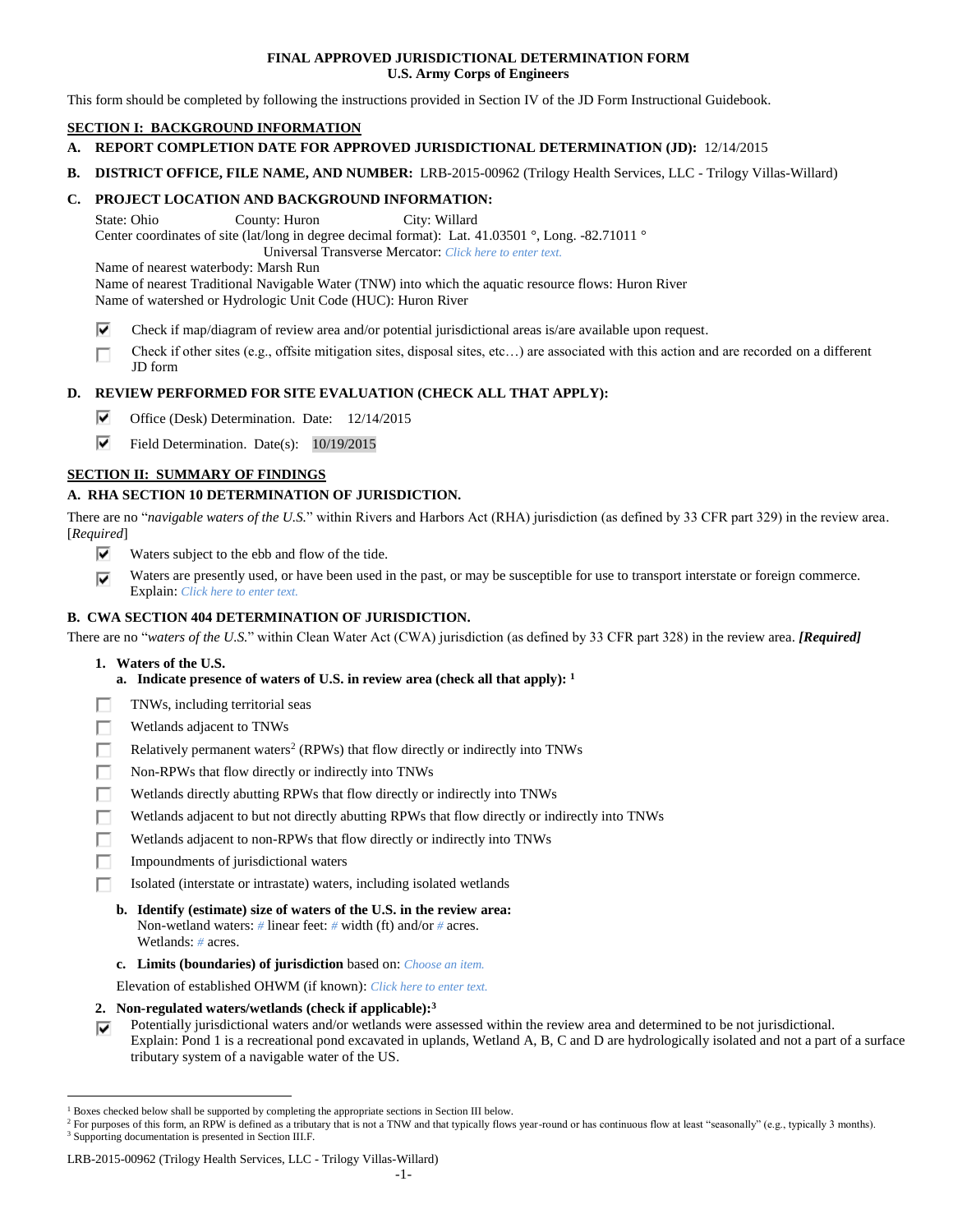## **SECTION III: CWA ANALYSIS**

## **A. TNWs AND WETLANDS ADJACENT TO TNWs**

**The agencies will assert jurisdiction over TNWs and wetlands adjacent to TNWs. If the aquatic resource is a TNW, complete Section III.A.1 and Section III.D.1. only; if the aquatic resource is a wetland adjacent to a TNW, complete Sections III.A.1 and 2 and Section III.D.1.; otherwise, see Section III.B below**.

- **1. TNW**  Identify TNW: *Click here to enter text.* Summarize rationale supporting determination: *Click here to enter text.*
- **2. Wetland adjacent to TNW** Summarize rationale supporting conclusion that wetland is "adjacent": *Click here to enter text.*

# **B. CHARACTERISTICS OF TRIBUTARY (THAT IS NOT A TNW) AND ITS ADJACENT WETLANDS (IF ANY):**

# **This section summarizes information regarding characteristics of the tributary and its adjacent wetlands, if any, and it helps determine whether or not the standards for jurisdiction established under Rapanos have been met.**

**The agencies will assert jurisdiction over non-navigable tributaries of TNWs where the tributaries are "relatively permanent waters" (RPWs), i.e. tributaries that typically flow year-round or have continuous flow at least seasonally (e.g., typically 3 months). A wetland that directly abuts an RPW is also jurisdictional. If the aquatic resource is not a TNW, but has year-round (perennial) flow, skip to Section III.D.2. If the aquatic resource is a wetland directly abutting a tributary with perennial flow, skip to Section III.D.4.**

**A wetland that is adjacent to but that does not directly abut an RPW requires a significant nexus evaluation. Corps districts and EPA regions will include in the record any available information that documents the existence of a significant nexus between a relatively permanent tributary that is not perennial (and its adjacent wetlands if any) and a traditional navigable water, even though a significant nexus finding is not required as a matter of law.**

**If the waterbody<sup>4</sup> is not an RPW, or a wetland directly abutting an RPW, a JD will require additional data to determine if the waterbody has a significant nexus with a TNW. If the tributary has adjacent wetlands, the significant nexus evaluation must consider the tributary in combination with all of its adjacent wetlands. This significant nexus evaluation that combines, for analytical purposes, the tributary and all of its adjacent wetlands is used whether the review area identified in the JD request is the tributary, or its adjacent wetlands, or both. If the JD covers a tributary with adjacent wetlands, complete Section III.B.1 for the tributary, Section III.B.2 for any onsite wetlands, and Section III.B.3 for all wetlands adjacent to that tributary, both onsite and offsite. The determination whether a significant nexus exists is determined in Section III.C below.**

**1. Characteristics of non-TNWs that flow directly or indirectly into TNW**

**(i) General Area Conditions:**

Watershed size: *# Choose an item.* Drainage area: *# Choose an item.*

Average annual rainfall: *#* inches Average annual snowfall: *#* inches

## **(ii) Physical Characteristics:**

- (a) Relationship with TNW:
	- $\Box$  Tributary flows directly into TNW.

Tributary flows through *Choose an item.* tributaries before entering TNW.

| Project waters are <i>Choose an item</i> , river miles from TNW.                      |
|---------------------------------------------------------------------------------------|
| Project waters are <i>Choose an item</i> , river miles from RPW.                      |
| Project waters are <i>Choose an item.</i> aerial (straight) miles from TNW.           |
| Project waters are <i>Choose an item.</i> aerial (straight) miles from RPW.           |
| Project waters cross or serve as state boundaries. Explain: Click here to enter text. |

Identify flow route to TNW<sup>5</sup>: Click here to enter text. Tributary stream order, if known: *Click here to enter text.*

(b) General Tributary Characteristics (check all that apply):

**Tributary** is: □ Natural

П Artificial (man-made). Explain: *Click here to enter text.*

п Manipulated (man-altered). Explain: *Click here to enter text.*

#### LRB-2015-00962 (Trilogy Health Services, LLC - Trilogy Villas-Willard)

 $\overline{a}$ 

<sup>4</sup> Note that the Instructional Guidebook contains additional information regarding swales, ditches, washes, and erosional features generally and in the arid West. <sup>5</sup> Flow route can be described by identifying, e.g., tributary a, which flows through the review area, to flow into tributary b, which then flows into TNW.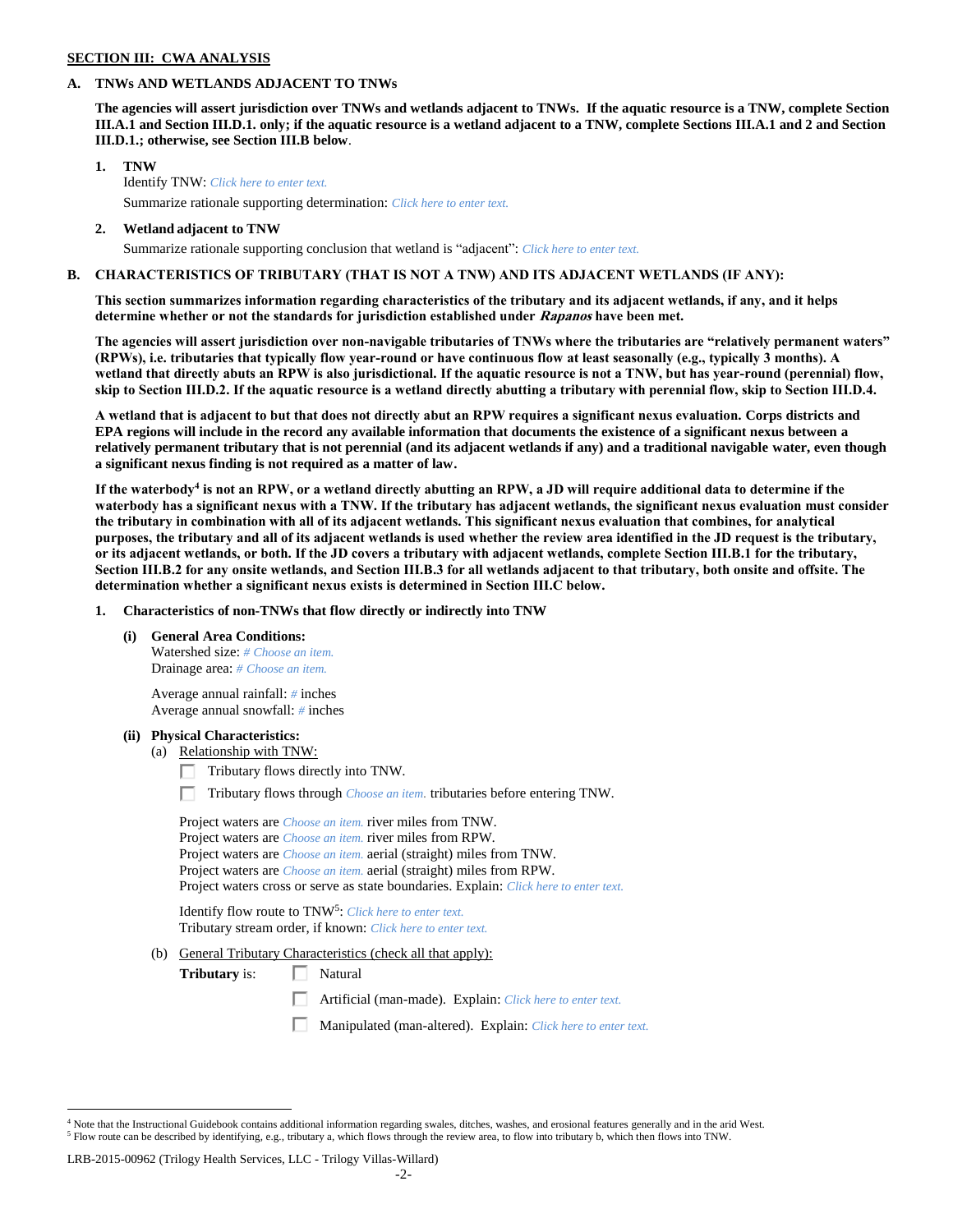|     |       | Tributary properties with respect to top of bank (estimate):<br>Average width: $#$ feet<br>Average depth: $#$ feet<br>Average side slopes: Choose an item.                                                                                       |                                                     |                            |                                                                                                                                                        |
|-----|-------|--------------------------------------------------------------------------------------------------------------------------------------------------------------------------------------------------------------------------------------------------|-----------------------------------------------------|----------------------------|--------------------------------------------------------------------------------------------------------------------------------------------------------|
|     |       | Primary tributary substrate composition (check all that apply):                                                                                                                                                                                  |                                                     |                            |                                                                                                                                                        |
|     |       | Silts                                                                                                                                                                                                                                            | Sands                                               |                            | Concrete                                                                                                                                               |
|     |       | Cobbles                                                                                                                                                                                                                                          | Gravel                                              |                            | Muck                                                                                                                                                   |
|     |       | Bedrock                                                                                                                                                                                                                                          | Vegetation. Type/% cover: Click here to enter text. |                            |                                                                                                                                                        |
|     |       | Other. Explain: Click here to enter text.                                                                                                                                                                                                        |                                                     |                            |                                                                                                                                                        |
|     |       | Presence of run/riffle/pool complexes. Explain: Click here to enter text.<br>Tributary geometry: Choose an item.<br>Tributary gradient (approximate average slope): #%                                                                           |                                                     |                            | Tributary condition/stability [e.g., highly eroding, sloughing banks]. Explain: Click here to enter text.                                              |
| (c) | Flow: | Tributary provides for: Choose an item.<br>Estimate average number of flow events in review area/year: Choose an item.<br>Describe flow regime: Click here to enter text.<br>Other information on duration and volume: Click here to enter text. |                                                     |                            |                                                                                                                                                        |
|     |       | <b>Surface flow is:</b> <i>Choose an item.</i> <b>Characteristics:</b> <i>Click here to enter text.</i>                                                                                                                                          |                                                     |                            |                                                                                                                                                        |
|     |       | Subsurface flow: Choose an item. Explain findings: Click here to enter text.<br>$\Box$ Dye (or other) test performed: <i>Click here to enter text</i> .                                                                                          |                                                     |                            |                                                                                                                                                        |
|     |       | Tributary has (check all that apply):<br>Bed and banks<br>OHWM <sup>6</sup> (check all indicators that apply):                                                                                                                                   |                                                     |                            |                                                                                                                                                        |
|     |       |                                                                                                                                                                                                                                                  | clear, natural line impressed on the bank $\square$ |                            | the presence of litter and debris                                                                                                                      |
|     |       | changes in the character of soil                                                                                                                                                                                                                 |                                                     |                            | destruction of terrestrial vegetation                                                                                                                  |
|     |       | shelving                                                                                                                                                                                                                                         |                                                     | the presence of wrack line |                                                                                                                                                        |
|     |       |                                                                                                                                                                                                                                                  | vegetation matted down, bent, or absent $\Box$      | sediment sorting           |                                                                                                                                                        |
|     |       | leaf litter disturbed or washed away                                                                                                                                                                                                             |                                                     | scour                      |                                                                                                                                                        |
|     |       | sediment deposition                                                                                                                                                                                                                              |                                                     |                            | multiple observed or predicted flow events                                                                                                             |
|     |       | water staining                                                                                                                                                                                                                                   |                                                     |                            | abrupt change in plant community Click here to enter text.                                                                                             |
|     |       | other (list): Click here to enter text.<br>Discontinuous OHWM. <sup>7</sup> Explain: Click here to enter text.                                                                                                                                   |                                                     |                            |                                                                                                                                                        |
|     |       |                                                                                                                                                                                                                                                  |                                                     |                            |                                                                                                                                                        |
|     |       | $\Box$ High Tide Line indicated by:                                                                                                                                                                                                              |                                                     |                            | If factors other than the OHWM were used to determine lateral extent of CWA jurisdiction (check all that apply):<br>Mean High Water Mark indicated by: |
|     |       | $\Box$ oil or scum line along shore objects                                                                                                                                                                                                      |                                                     | survey to available datum; |                                                                                                                                                        |
|     |       |                                                                                                                                                                                                                                                  | fine shell or debris deposits (foreshore)           | physical markings;         |                                                                                                                                                        |
|     |       | physical markings/characteristics                                                                                                                                                                                                                |                                                     |                            | vegetation lines/changes in vegetation types.                                                                                                          |
|     |       | tidal gauges                                                                                                                                                                                                                                     |                                                     |                            |                                                                                                                                                        |
|     |       | other (list): Click here to enter text.                                                                                                                                                                                                          |                                                     |                            |                                                                                                                                                        |
|     |       | (iii) Chemical Characteristics:                                                                                                                                                                                                                  |                                                     |                            |                                                                                                                                                        |
|     |       |                                                                                                                                                                                                                                                  |                                                     |                            | Characterize tributary (e.g., water color is clear, discolored, oily film; water quality; general watershed characteristics, etc.).                    |

Explain: *Click here to enter text.*

Identify specific pollutants, if known: *Click here to enter text.*

 $\overline{a}$ 

<sup>6</sup>A natural or man-made discontinuity in the OHWM does not necessarily sever jurisdiction (e.g., where the stream temporarily flows underground, or where the OHWM has been removed by development or agricultural practices). Where there is a break in the OHWM that is unrelated to the waterbody's flow regime (e.g., flow over a rock outcrop or through a culvert), the agencies will look for indicators of flow above and below the break. 7 Ibid.

LRB-2015-00962 (Trilogy Health Services, LLC - Trilogy Villas-Willard)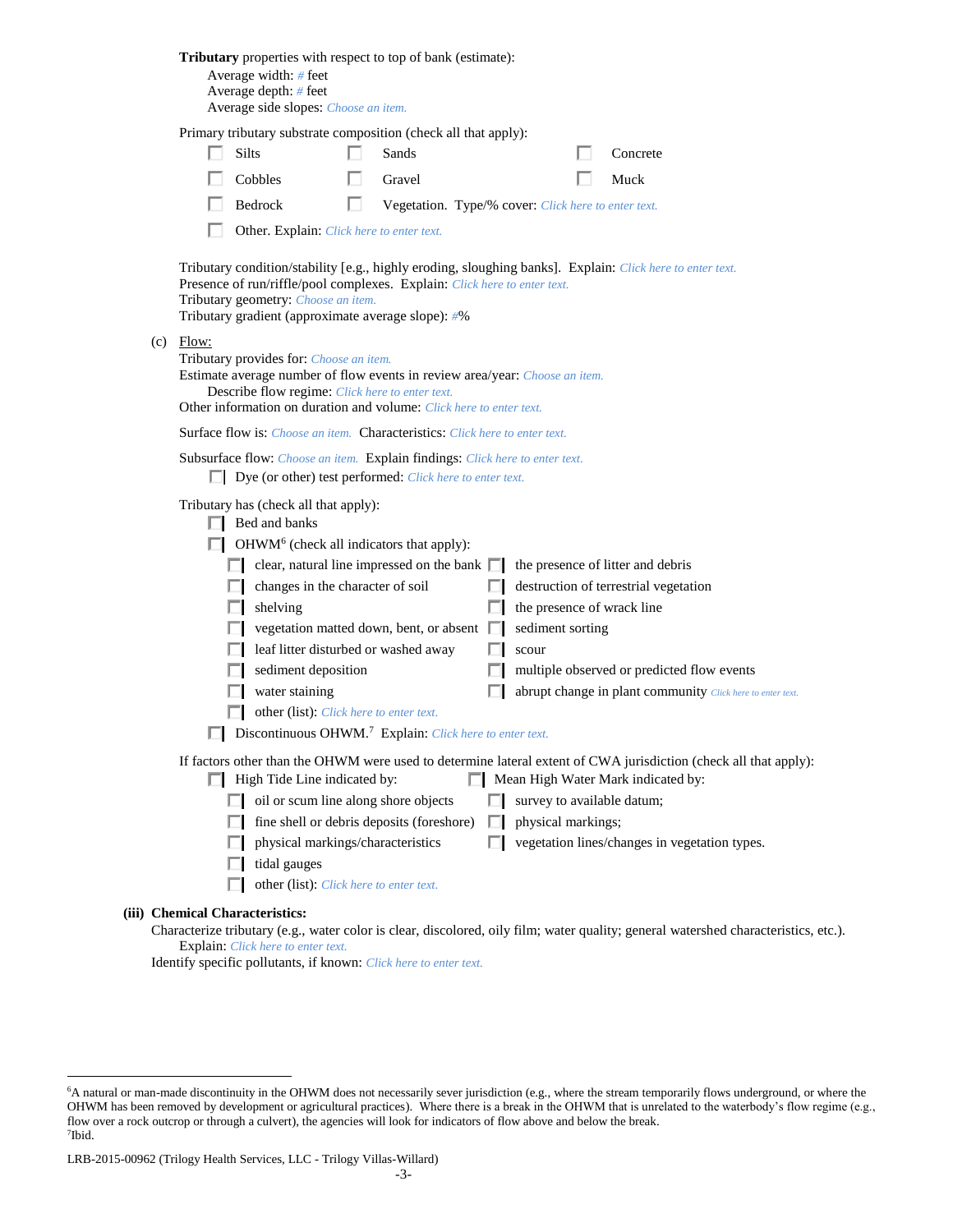## **(iv) Biological Characteristics. Channel supports (check all that apply):**

- Riparian corridor. Characteristics (type, average width): *Click here to enter text.*
- Wetland fringe. Characteristics: *Click here to enter text.*
- $\Box$  Habitat for:
	- Federally Listed species. Explain findings: *Click here to enter text.*
	- Fish/spawn areas. Explain findings: *Click here to enter text.*
	- Other environmentally-sensitive species. Explain findings: *Click here to enter text.* п.
	- п. Aquatic/wildlife diversity. Explain findings: *Click here to enter text.*

#### **2. Characteristics of wetlands adjacent to non-TNW that flow directly or indirectly into TNW**

#### **(i) Physical Characteristics:**

- (a) General Wetland Characteristics:
	- Properties:

Wetland size: *#* acres Wetland type. Explain: *Click here to enter text.*

Wetland quality. Explain: *Click here to enter text.*

Project wetlands cross or serve as state boundaries. Explain: *Click here to enter text.*

(b) General Flow Relationship with Non-TNW: Flow is: *Choose an item.* Explain: *Click here to enter text.*

Surface flow is: *Choose an item.* Characteristics: *Click here to enter text.*

Subsurface flow: *Choose an item.* Explain findings: *Click here to enter text.*

Dye (or other) test performed: *Click here to enter text.*

#### (c) Wetland Adjacency Determination with Non-TNW:

- $\Box$  Directly abutting
- $\Box$  Not directly abutting
	- П. Discrete wetland hydrologic connection. Explain: *Click here to enter text.*
	- Ecological connection. Explain: *Click here to enter text.* ПL.
	- П. Separated by berm/barrier. Explain: *Click here to enter text.*
- (d) Proximity (Relationship) to TNW

Project wetlands are *Choose an item.* river miles from TNW. Project waters are *Choose an item.* aerial (straight) miles from TNW. Flow is from: *Choose an item.* Estimate approximate location of wetland as within the *Choose an item.* floodplain.

#### **(ii) Chemical Characteristics:**

Characterize wetland system (e.g., water color is clear, brown, oil film on surface; water quality; general watershed characteristics; etc.). Explain: *Click here to enter text.*

Identify specific pollutants, if known: *Click here to enter text.*

### **(iii) Biological Characteristics. Wetland supports (check all that apply):**

- Riparian buffer. Characteristics (type, average width): *Click here to enter text.*
- Vegetation type/percent cover. Explain: *Click here to enter text.*
- $\Box$  Habitat for:
	- Federally Listed species. Explain findings: *Click here to enter text*.
	- Fish/spawn areas. Explain findings: *Click here to enter text*.
	- Other environmentally-sensitive species. Explain findings: *Click here to enter text.*
	- Aquatic/wildlife diversity. Explain findings: *Click here to enter text.*

#### **3. Characteristics of all wetlands adjacent to the tributary (if any)**

All wetland(s) being considered in the cumulative analysis: *Choose an item.* Approximately (*#*) acres in total are being considered in the cumulative analysis.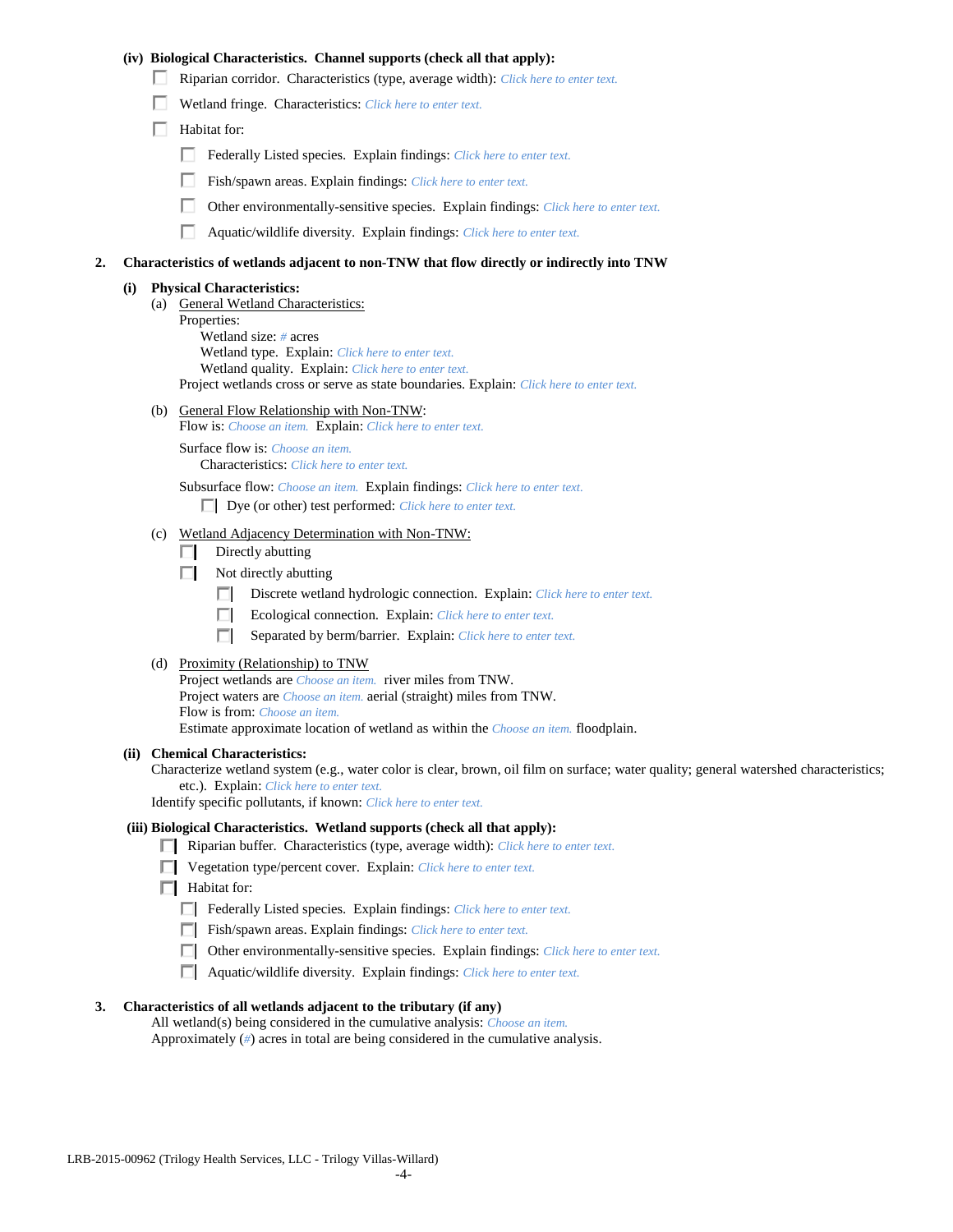For each wetland, specify the following:

| Directly abuts? $(Y/N)$ | Size (in acres) | Directly abuts? $(Y/N)$ | Size (in acres) |
|-------------------------|-----------------|-------------------------|-----------------|
|                         |                 |                         |                 |
| Y/N                     |                 | Y/N                     |                 |
| Y/N                     |                 | $\sqrt{N}$              |                 |
|                         |                 | $\alpha$                |                 |

Summarize overall biological, chemical and physical functions being performed: *Click here to enter text.*

# **C. SIGNIFICANT NEXUS DETERMINATION**

**A significant nexus analysis will assess the flow characteristics and functions of the tributary itself and the functions performed by any wetlands adjacent to the tributary to determine if they significantly affect the chemical, physical, and biological integrity of a TNW. For each of the following situations, a significant nexus exists if the tributary, in combination with all of its adjacent wetlands, has more than a speculative or insubstantial effect on the chemical, physical and/or biological integrity of a TNW. Considerations when evaluating significant nexus include, but are not limited to the volume, duration, and frequency of the flow of water in the tributary and its proximity to a TNW, and the functions performed by the tributary and all its adjacent wetlands. It is not appropriate to determine significant nexus based solely on any specific threshold of distance (e.g. between a tributary and its adjacent wetland or between a tributary and the TNW). Similarly, the fact an adjacent wetland lies within or outside of a floodplain is not solely determinative of significant nexus.** 

## **Draw connections between the features documented and the effects on the TNW, as identified in the** *Rapanos* **Guidance and discussed in the Instructional Guidebook. Factors to consider include, for example:**

- Does the tributary, in combination with its adjacent wetlands (if any), have the capacity to carry pollutants or flood waters to TNWs, or to reduce the amount of pollutants or flood waters reaching a TNW?
- Does the tributary, in combination with its adjacent wetlands (if any), provide habitat and lifecycle support functions for fish and other species, such as feeding, nesting, spawning, or rearing young for species that are present in the TNW?
- Does the tributary, in combination with its adjacent wetlands (if any), have the capacity to transfer nutrients and organic carbon that support downstream foodwebs?
- Does the tributary, in combination with its adjacent wetlands (if any), have other relationships to the physical, chemical, or biological integrity of the TNW?

## *Note: the above list of considerations is not inclusive and other functions observed or known to occur should be documented below:*

- **1. Significant nexus findings for non-RPW that has no adjacent wetlands and flows directly or indirectly into TNWs.** Explain findings of presence or absence of significant nexus below, based on the tributary itself, then go to Section III.D: *Click here to enter text.*
- **2. Significant nexus findings for non-RPW and its adjacent wetlands, where the non-RPW flows directly or indirectly into TNWs.**  Explain findings of presence or absence of significant nexus below, based on the tributary in combination with all of its adjacent wetlands, then go to Section III.D: *Click here to enter text.*
- **3. Significant nexus findings for wetlands adjacent to an RPW but that do not directly abut the RPW.** Explain findings of presence or absence of significant nexus below, based on the tributary in combination with all of its adjacent wetlands, then go to Section III.D: *Click here to enter text.*

# **D. DETERMINATIONS OF JURISDICTIONAL FINDINGS. THE SUBJECT WATERS/WETLANDS ARE (CHECK ALL THAT APPLY):**

- **1. TNWs and Adjacent Wetlands.** Check all that apply and provide size estimates in review area:
	- TNWs: *#* linear feet *#* width (ft), Or, *#* acres.
	- Wetlands adjacent to TNWs: *#* acres.

# **2. RPWs that flow directly or indirectly into TNWs.**

- Tributaries of TNWs where tributaries typically flow year-round are jurisdictional. Provide data and rationale indicating that tributary is perennial: *Click here to enter text.*.
- Tributaries of TNW where tributaries have continuous flow "seasonally" (e.g., typically three months each year) are jurisdictional. Data supporting this conclusion is provided at Section III.B. Provide rationale indicating that tributary flows seasonally: *Click here to enter text.*.

Provide estimates for jurisdictional waters in the review area (check all that apply):

- Tributary waters:  $\#$  linear feet  $\#$  width (ft).
- Other non-wetland waters: *#* acres.

Identify type(s) of waters: *Click here to enter text.*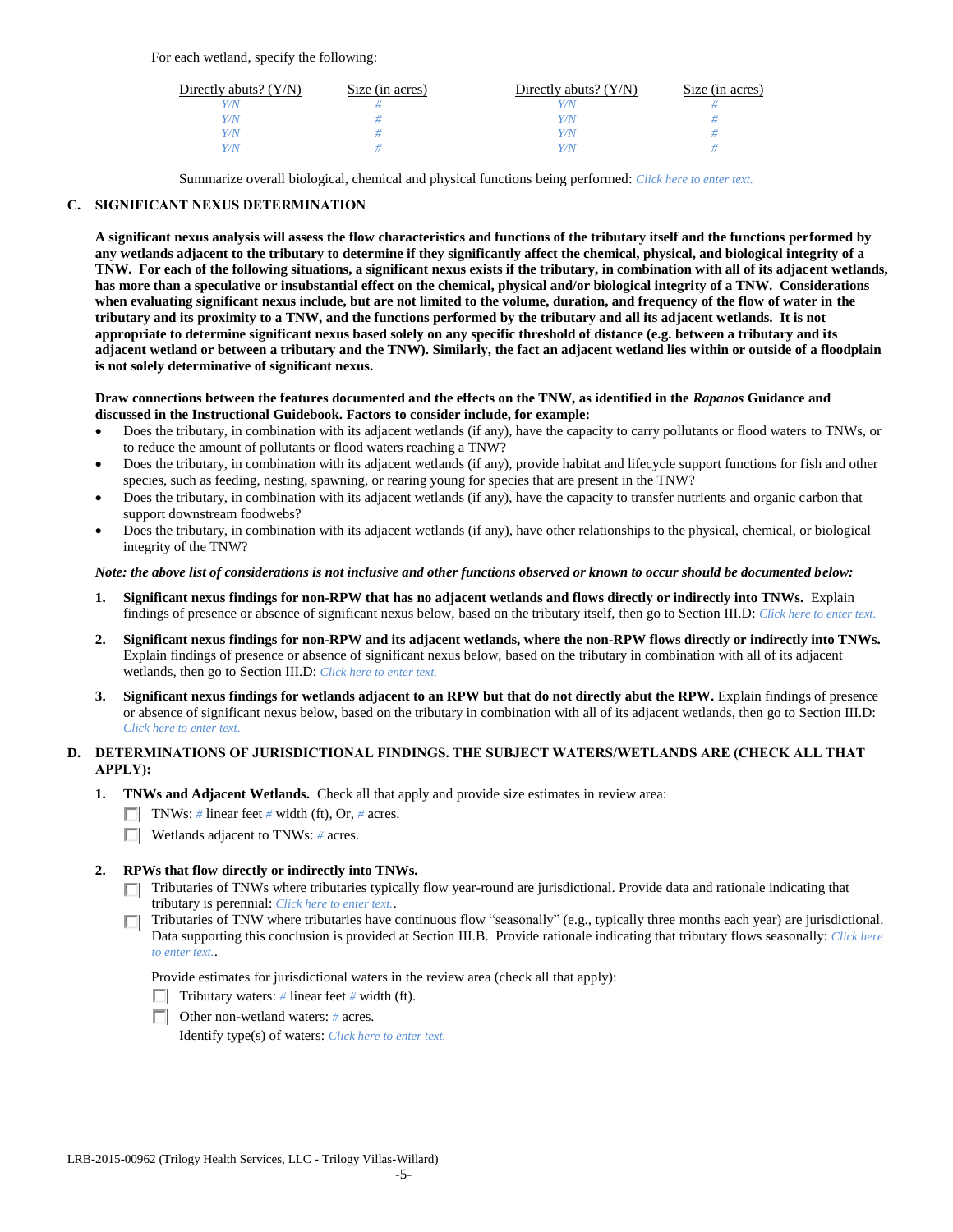## **3. Non-RPWs<sup>8</sup> that flow directly or indirectly into TNWs.**

Waterbody that is not a TNW or an RPW, but flows directly or indirectly into a TNW, and it has a significant nexus with a TNW is jurisdictional. Data supporting this conclusion is provided at Section III.C.

Provide estimates for jurisdictional waters within the review area (check all that apply):

- **Tributary waters:** # linear feet # width (ft).
- Other non-wetland waters: *#* acres.
	- Identify type(s) of waters: *Click here to enter text.*
- **4. Wetlands directly abutting an RPW that flow directly or indirectly into TNWs.**
	- $\Box$  Wetlands directly abut RPW and thus are jurisdictional as adjacent wetlands.
		- $\Box$  Wetlands directly abutting an RPW where tributaries typically flow year-round. Provide data and rationale indicating that tributary is perennial in Section III.D.2, above. Provide rationale indicating that wetland is directly abutting an RPW: *Click here to enter text.*
		- Wetlands directly abutting an RPW where tributaries typically flow "seasonally." Provide data indicating that tributary is seasonal in Section III.B and rationale in Section III.D.2, above. Provide rationale indicating that wetland is directly abutting an RPW: *Click here to enter text.*

Provide acreage estimates for jurisdictional wetlands in the review area: *#* acres.

- **5. Wetlands adjacent to but not directly abutting an RPW that flow directly or indirectly into TNWs.**
	- $\Box$  Wetlands that do not directly abut an RPW, but when considered in combination with the tributary to which they are adjacent and with similarly situated adjacent wetlands, have a significant nexus with a TNW are jurisidictional. Data supporting this conclusion is provided at Section III.C.

Provide acreage estimates for jurisdictional wetlands in the review area: *#* acres.

- **6. Wetlands adjacent to non-RPWs that flow directly or indirectly into TNWs.** 
	- Wetlands adjacent to such waters, and have when considered in combination with the tributary to which they are adjacent П. and with similarly situated adjacent wetlands, have a significant nexus with a TNW are jurisdictional. Data supporting this conclusion is provided at Section III.C.

Provide estimates for jurisdictional wetlands in the review area: *#* acres.

**7. Impoundments of jurisdictional waters. 9**

As a general rule, the impoundment of a jurisdictional tributary remains jurisdictional.

- Demonstrate that impoundment was created from "waters of the U.S.," or
- Demonstrate that water meets the criteria for one of the categories presented above (1-6), or
- Demonstrate that water is isolated with a nexus to commerce (see E below).
- **E. ISOLATED [INTERSTATE OR INTRA-STATE] WATERS, INCLUDING ISOLATED WETLANDS, THE USE, DEGRADATION OR DESTRUCTION OF WHICH COULD AFFECT INTERSTATE COMMERCE, INCLUDING ANY SUCH WATERS (CHECK ALL THAT APPLY):<sup>10</sup>**
	- which are or could be used by interstate or foreign travelers for recreational or other purposes.
	- $\Box$  from which fish or shellfish are or could be taken and sold in interstate or foreign commerce.
	- $\Box$  which are or could be used for industrial purposes by industries in interstate commerce.
	- Interstate isolated waters.Explain: *Click here to enter text.*
	- Other factors.Explain: *Click here to enter text.*

#### **Identify water body and summarize rationale supporting determination:** *Click here to enter text.*

Provide estimates for jurisdictional waters in the review area (check all that apply):

- **Tributary waters:** # linear feet # width (ft).
- Other non-wetland waters: *#* acres.

Identify type(s) of waters: *Click here to enter text.*

Wetlands: *#* acres.

 $\overline{a}$ <sup>8</sup>See Footnote # 3.

To complete the analysis refer to the key in Section III.D.6 of the Instructional Guidebook.

<sup>&</sup>lt;sup>10</sup> Prior to asserting or declining CWA jurisdiction based solely on this category, Corps Districts will elevate the action to Corps and EPA HQ for review consistent with the process described in the Corps/EPA *Memorandum Regarding CWA Act Jurisdiction Following Rapanos.*